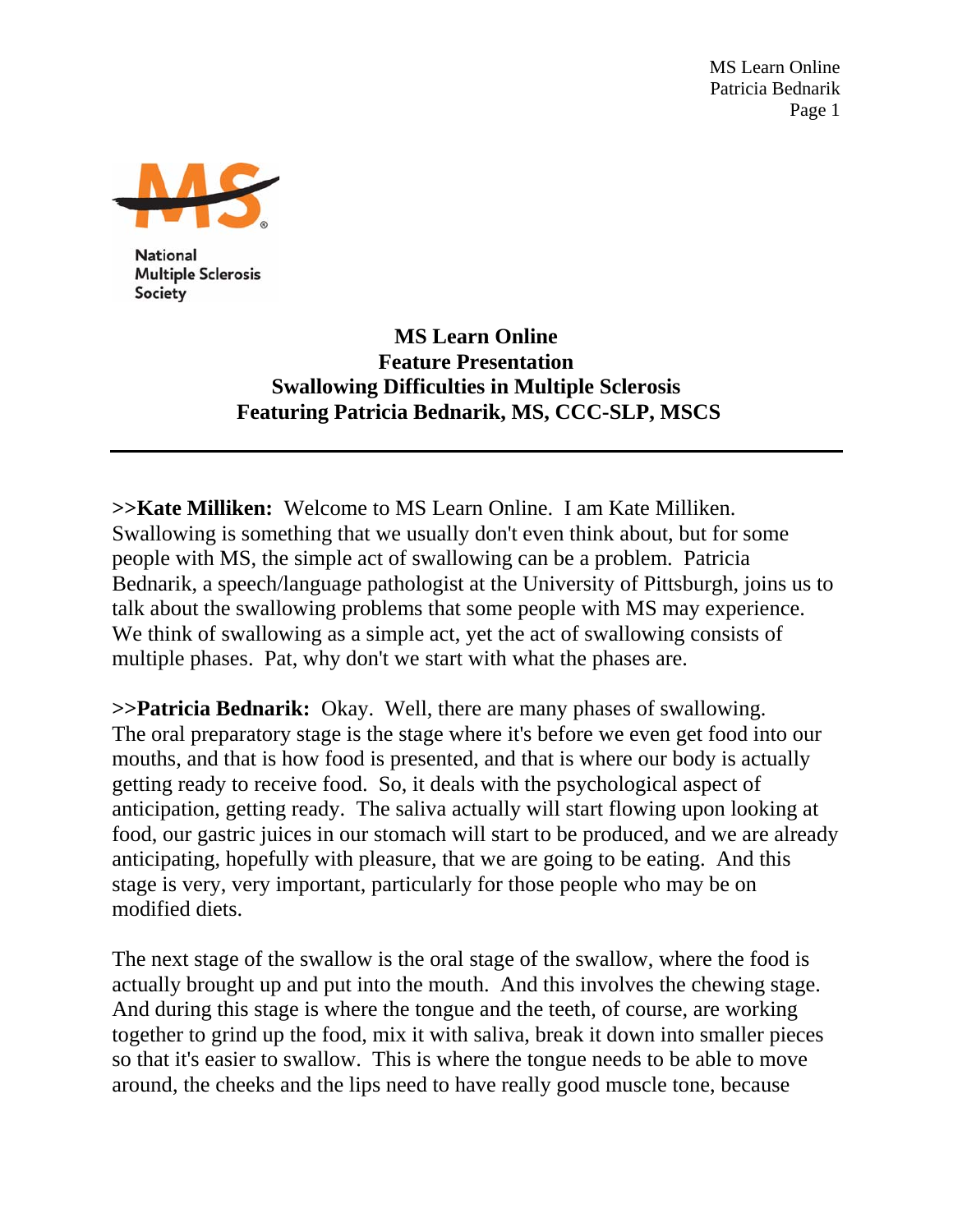otherwise you will get pocketing in the cheeks. Under the tongue there may be some food that gets left on the tongue when we get ready to swallow.

The next stage, as the food moves over the back of the tongue, we are now starting to go into the next stage of the swallow, which is called the pharyngeal swallow, or the swallow of the throat. In this stage, to make it very simple, what happens in the throat part of the swallow, or the pharyngeal stage, is the food starts going over the back of the tongue down the throat. The soft palate, which has that little uvula in the back of your throat that raises up and blocks off the back of your throat so that the food doesn't come out your nose, okay, and it redirects the food down the back of your throat. At the same time the tongue is coming up and pushing against the back of your throat to help push that food down. As the food is coming down, your voice box, or your larynx is moving up and forward, and there is a structure in your throat called the epiglottis. And you can't see it from the outside, which is a good thing, but it actually is moving down over your windpipe or your trachea to help close that off so that food is not going to go in there, so the food will hit it and be deflected. Underneath the epiglottis, as everything is being pulled up and forward, your vocal cords are moving over your windpipe to close off the airway. Now, this is all going on at the same time in this pharyngeal stage. So, the food is now moving through the throat, it's getting now to the muscle that is at the top of the esophagus, and that muscle now is starting to relax. This is all happening simultaneously.

## **>>Kate Milliken:** Amazing. Amazing.

**>>Patricia Bednarik:** The very last stage of the swallow is called the esophageal stage, and that stage begins as the muscle at the top of the esophagus is opening up and the food is starting to pass from the throat into the esophagus and now it is heading for the stomach. The amount of time that it takes the food to travel from the muscle at the top of the esophagus into the stomach can be anywhere from eight to 20 seconds.

**>>Kate Milliken:** So, what are the problems specifically that people with MS experience in those four stages of swallowing? Is there one stage that is bigger than the other?

**>>Patricia Bednarik:** Most of the problems we see are problems in the throat stage. Although, because of -- you can have lesions in a variety of places, you can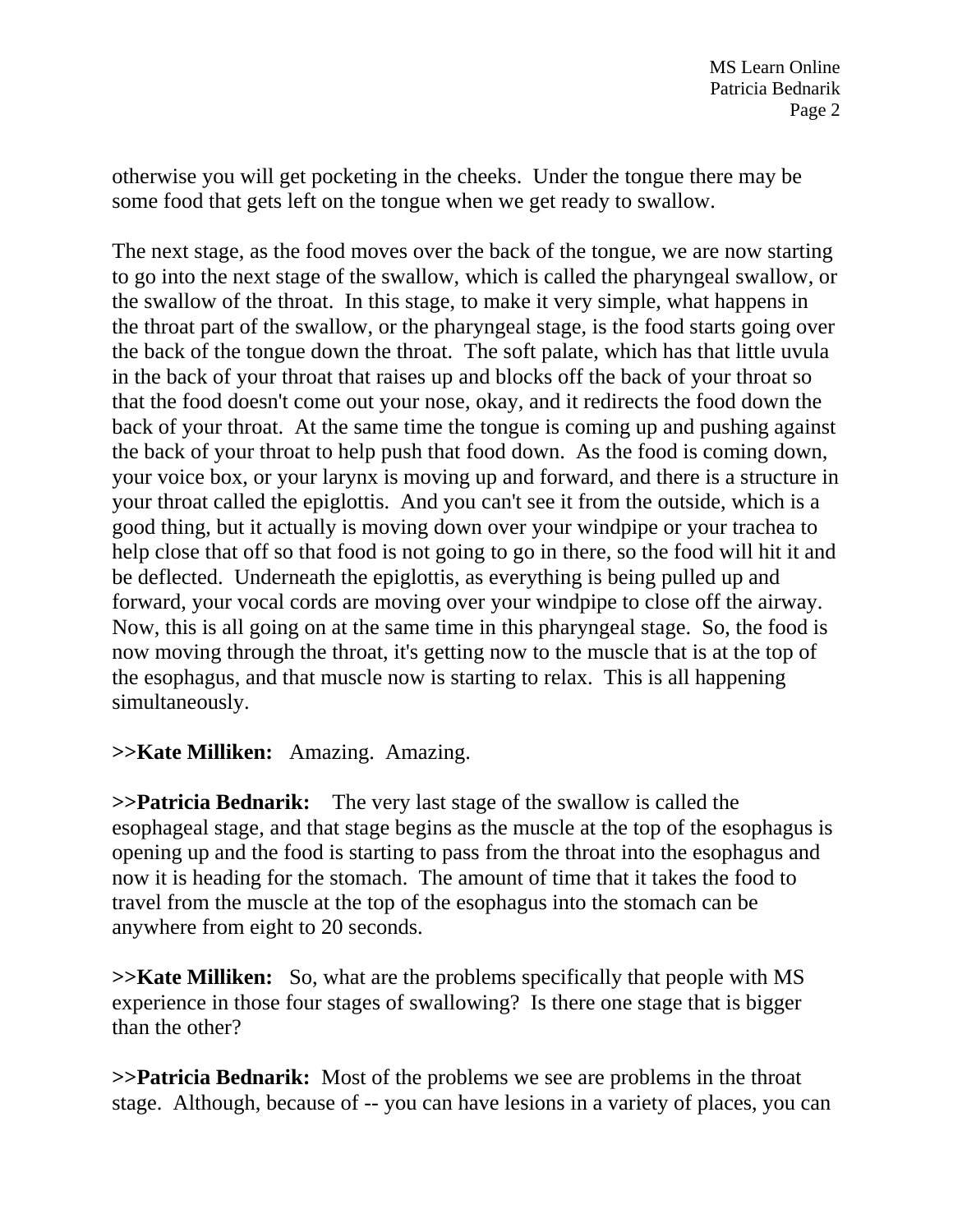see problems in all the stages with the exception of the oral preparatory in MS, and we certainly have at our clinic. The problems are problems of -- in order to swallow you need really good coordination of timing, rate, respiration, pressure. Everything needs to go just right. A split second can make a difference, and you need to be able to coordinate breathing and swallowing, which is a very, very important function.

**>>Kate Milliken:** It is quite amazing that you take it for granted that it is something that is so easy and that if part of the system gets knocked off on how much it can really affect people.

**>>Patricia Bednarik:** Absolutely, absolutely. And the concern that we have when it comes to swallowing problems is that many of us have had this experience about when something goes down the wrong pipe and you swallow it and actually food is either penetration the airway or it actually goes into the airway, and what our body naturally does is because the lungs are very unhappy when anything gets in the airway is we cough, and we cough sometimes very violently and prolonged, and our face gets red. And that is actually a very good thing. That is what I want to see if somebody is having a problem, because the alternative to that is something that we call silent aspiration for which there are no symptoms, where the food actually enters the airway and may go into the lungs and the person does not cough at all.

**>>Kate Milliken:** So, how can some of these issues be treated?

**>>Patricia Bednarik:** They can be treated -- the first thing, before we look at treatment, we have to look at doing a really good diagnostic eval. We usually recommend for all people to go and do either a modified barium swallow study, which involves going into an x-ray suite and actually looking at the swallow on moving video. So, you mix barium in with different consistencies of food, thin, thick, liquids, pudding, like puree, and then some type of a solid, and we feed somebody and we actually watch them chew and swallow on a moving x-ray to see where the food goes, how the food goes, if it's getting caught up. And then we also try doing different types of techniques, maneuvers, these sorts of things, to see if we can help facilitate the food to go down into the esophagus and stomach.

**>>Kate Milliken:** So, you use these measures to determine what best treatment for people to have. So, what are some of the treatments that you might suggest?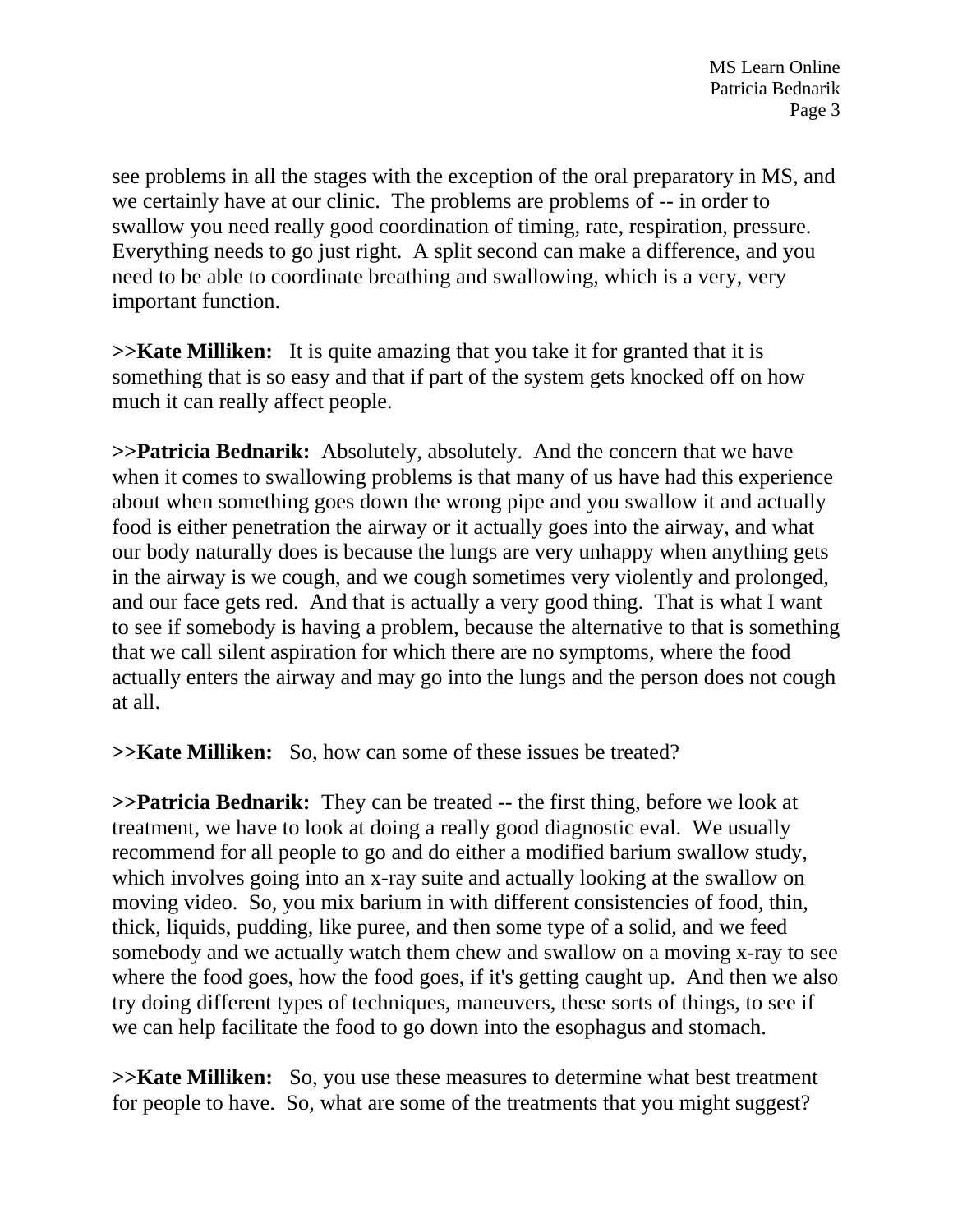MS Learn Online Patricia Bednarik Page 4

**>>Patricia Bednarik:** One of the first things that I start with with people is their positioning, okay. How we position ourselves has everything to do with -- if you recall, I said respiration and swallowing, breathing and swallowing are a big thing. And so how the pelvis sits in the chair actually stabilizes the rest of the muscles for the diaphragm and the muscles for both speech and swallowing.

**>>Kate Milliken:** Sure.

**>>Patricia Bednarik:** So, when somebody is sitting in a chair, for example, a wheelchair, I want to make sure they are not slumped to the side, they're not slumped back, and certainly I don't want to see them slumped over. One of the things I always ask people is how do you take your medicines? And I am particularly watching for those folks who take their pills with the old dump and swallow, where they're throwing their head back. People need to remember when you throw your head back you are opening up your airway. When we do CPR, that's what we do is we pull the person's head back.

**>>Kate Milliken:** Right. It's more dangerous that way.

**>>Patricia Bednarik:** That's right. It's actually more dangerous to throw your head back to take your pills.

**>>Kate Milliken:** Right.

**>>Patricia Bednarik:** Okay. So, another thing that we may do is we may have somebody, for example, sit in a certain position or posture. So, they may do better if they turn their head to the side and swallow; they may do better if they tuck their chin down and swallow.

**>>Kate Milliken:** The Heimlich maneuver, which is something that is kind of the universal therapy for everybody.

## **>>Patricia Bednarik:** Yes.

**>>Kate Milliken:** Is that something that is used for people with MS?